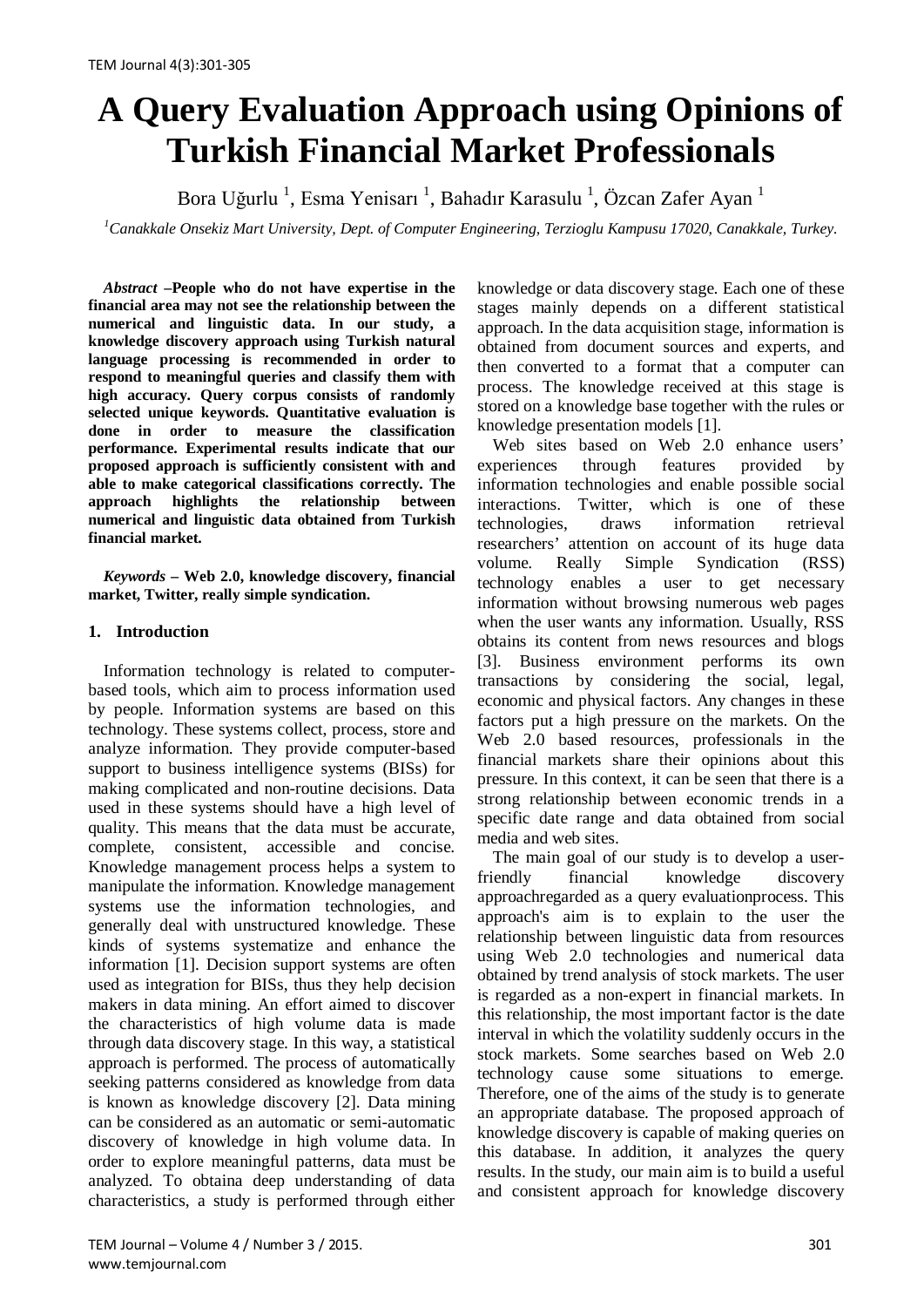based on opinions of Turkish financial market professionals.

A short review of studies in the literature which have motivated us isprovided in the related work section. In the results and evaluation section, findings which are extracted from resources based on Twitter and RSS by using our query corpus are presented. These findings depend on four financial professionals' opinions. Assessments based on these findings are given in the results and discussion section. In the last section, a general conclusion about advantages and disadvantages of our approach is highlighted.

# **2. Related work**

Interactions on Web 2.0 web sites form what the community perceives and interprets from various social affairs. Social media networks are used as a base for event extraction and temporal analysis for data mining studied in the literature. In their study, Asur and Huberman [4] showed how social media content may be used to highlight the facts of the realworld. In this frame, they considered the interactions on Twitter about recently released movies in the USA during the three months in 2010. They created a model to make predictions for Hollywood Stock Exchange. In the study, the movie captions, time stamps of relevant tweets, authors and text bodies are used for time series analyses. Bollen et al. [5] used text content obtained from daily Twitter posts in order to measure mood state changes caused by individuals' behaviors in behavioral economy field. They made a comparison through time in series between mood states and Dow Jones Industrial Average (DJIA) values established a correlation between mood states and DJIA. Therefore, the outcomes are used to predict future values of DJIA, and experimental results show that they have high accuracy in forecasting [5].

Lau et al. [6] developed a weakly supervised cybercriminal network mining method for their novel design. This method is based on a statistical model. They applied it to put forward hidden implicit and explicit relations which belong to cybercrime messages in social media data. Drury [7] proposed an approach that uses knowledge. It is able to infer when priceson the stock market will rise and drop. After he created a database composed of several news from certain resources, he extracted useful information from these news items by using natural language processing (NLP)over RSS feeds. To identify specific public affairs, Kallus [8] used public data which were taken from social media and blogs in seven different languages. Especially, he suggested a prediction mechanism which is able to use Twitter data to predict future crowd actions. Experimental results were used to predict the public turmoil in Egypt (i.e., Coup D'état).

Yılmaz and Yılmaz [9] have defined a novel metric to perform a statistical similarity analysis for scripts of software specifications and requirements, and this metric is also compared with other metrics in the literature. Due to automatic analysis software, the data set is analyzed with developed and existing metrics in the information retrieval research area. Abovementioned studies are related to our study on the scope of Web 2.0 technology and similarity of knowledge discovery methodology.

# **3. Materials and Methods**

Compared to previous works, our study is based on the Turkish language and its content. We implemented our study in five steps. Data are first obtained from the web and then assessedfor the membership degree of related category. In our experiments, our software tool was randomly fed with a pool of 200 tweets and 200 RSSs. Our software tool can implement NLP indexing, scoring and ranking processes. Application programming interface (API) of Twitter is capable of querying 200 tweets on a single transaction. RSS feeds are less frequent than tweets.The main reason is that financial professionals write a column article when a financial affair happens in weekdays.

The search results are obtained as a reference to the match between the keywords in the corpus and classification results. Two independent human experts marked the entries on the corpus that are grouped into four main categories (i.e., ground truth annotation). In the study, four main categories are determined. They are given as "döviz" (i.e., foreign currency), "altın" (i.e., gold), "borsa" (i.e., stock market), and "petrol" (i.e., oil).When a datum does not match with any category above, this datum is classified into "ekonomi" category (i.e., economy).

Frequency changes in RSS feeds belonging to four financial professionals are weekly periods from November 5, 2012 to March 5, 2014. However, due to instantaneous and frequent updates in Twitter resources, time interval of our Twitter data is from January 13, 2014 to March 10, 2014. A data set is formed by browsing the Twitter accounts and websites which publish the opinions of four different professionals. These professionals were randomly chosen from the financial market field.

We gathered the same number of Twitter and RSS feeds from those professionals and extracted information from them for testing. 85 out of the 200 tweets and RSSs were chosen by considering their releases on Internet. While acquiring the data, we applied the steps as shown in Figure 1.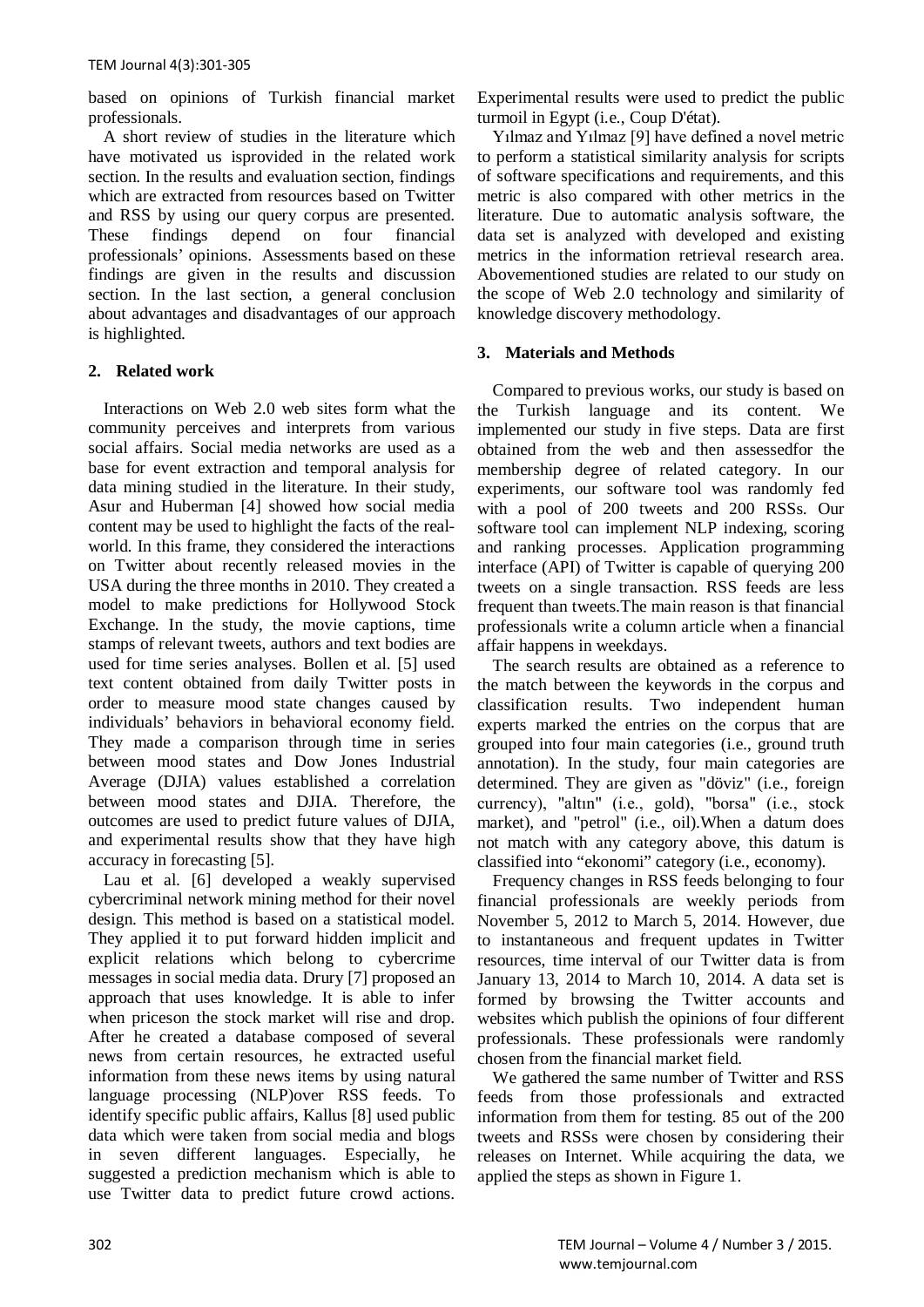

*Figure 1. The data flow chart of proposed approach*

According to the steps in Figure 1, the generated inputs from the data set is parsed using NLP into wordy phrases through application program interface (API) called NZemberek [10].

Spell correction process is performed by the system for the items deemed necessary. Thus, the relevant data set is passed between a cache of documents and spell correction sub-stages. Data set is stored as a "document cache". This corpus consists of some keywords which are distributed in the four categories.

On the basis of this "corpus", query-process is done, and the results of the spell-corrected data and searches are passed on to an indexing step. In this step, an indexing process is done on the query results and the data in the "document cache" is separated according to the date and categorical identifications (IDs). Then, the indexing results and their dataset are stored to the database. The results are passed from database to the scoring and ranking stage, and vice versa. In this step, the most suitable match for related categories are obtained, and also, the related results are reflected to the database.At the end, a re-ordered database is obtained by using the proposed approach. In Table 1, 182 words located in the query corpus are shown.

*Table 1. 182 Turkish keywords related to the categories in query corpus*

**Ekonomi (i.e., economy)** Ayı, Boğa, para, cari, ticaret, faiz, ihracat, ithalat, fiyat, piyasa, maliyet, kredi, milyon, milyar, satış, alış, yatırım, sat, al, TL, lira, likitide, oynaklık, TEFE, TÜFE, portföy, resesyon, büyüme, varlık, plan, hedge, yatırımcı, liberizasyon, fiyatlama, pricing, finansman, temettü, trend, bekle ve gör, borç tavanı, kırılgan, toparlanma, trilyon, günlük, artış, global, yerli, konjonktürel, vadeli, stok, kriz, hedef, yatırım aracı, kaldıraç, kırılma, rezerv, veri, zam, istikrar, enflasyon, yıllık, senelik, arttırım, sanayi, istihdam.

#### **Borsa (i.e., stock market)**

BIST100, BIST, BIST30, borsa, IMKB, bin, IMKB100, endeks, tahvil, FED, ECB, banka, bono, risk, sermaye, finans, açığa, pozisyon, broker, trade, forward, short, long, VOP, VIOP, kontrat, future, spot, analiz, türev, fon, bant, bandı, kurum, kırdı, kırıldı, kontratı, esnek.

#### **Döviz (i.e., foreign currency)**

Döviz, Dolar, Euro, Sterlin, Kron, Frang, USD, EU, GBP, NOK, CHF, YEN, kur, TCMB, hazine, borç, deflasyon, banknot, çapraz, devalüasyon, dolarizasyon, efektif, ihale, müdahale, geçirgenlik, repo, arbitraj.

## **Altın (i.e., gold)**

Altın, ayar, ons, gram, gr, külçe, ziynet, cumhuriyet, çeyrek, ata, yarım, tam, darphane, kuyumcu, hurda, ankese, bilezik, emtia, gümüş, gremse, filo, savaş, asker, ordu, yaptırım, darboğaz, bakır.

## **Petrol (i.e., oil)**

LPG, doğalgaz, doğalgaza, yakıt, benzin, dizel, motorin, CNG, NYMX, otogaz, petrol, varil, brent, ham petrol, akaryakıt, petkim, petrokimya, mazot,enerji, jeopolitik, geopolitics, bölgesel, yenilenebilir, enerji arzı, enerji sektörü.

# **4. Results and Discussion**

There are various binary classifier approaches in the literature to measure the performance of search results, in the context of information retrieval, to conduct an evaluation of the retrieval sets, Precision, Recall, F-measure and Accuracy [11] metrics are frequently used. In this respect, we used well-known accuracy metric (i.e., Balanced accuracy) in our quantitative evaluation as an indicator. The harmonic mean of Precision and Recall is calculated as Fmeasure.

The ground truth annotation is based on the marking made by two independent human experts. Performance measures reflect the quality of query results by considering the range between 0 and 1 value. In this range, the 0 value shows the worst case, while the 1 value represents the best case for the performance. The query corpus consists of selected keywords from [12]. The results obtained by using the query corpus are shown in Table 2. In Table 3 and Table 4, quantitative evaluations of the performance measurements of the proposed approach are presented via four selected categories.

As it can be seen from these tables, the proposed approach is evaluated on the basis of search results. The total averages are calculated from performance metrics for each category. The measurements are based on the search results of Twitter and RSS.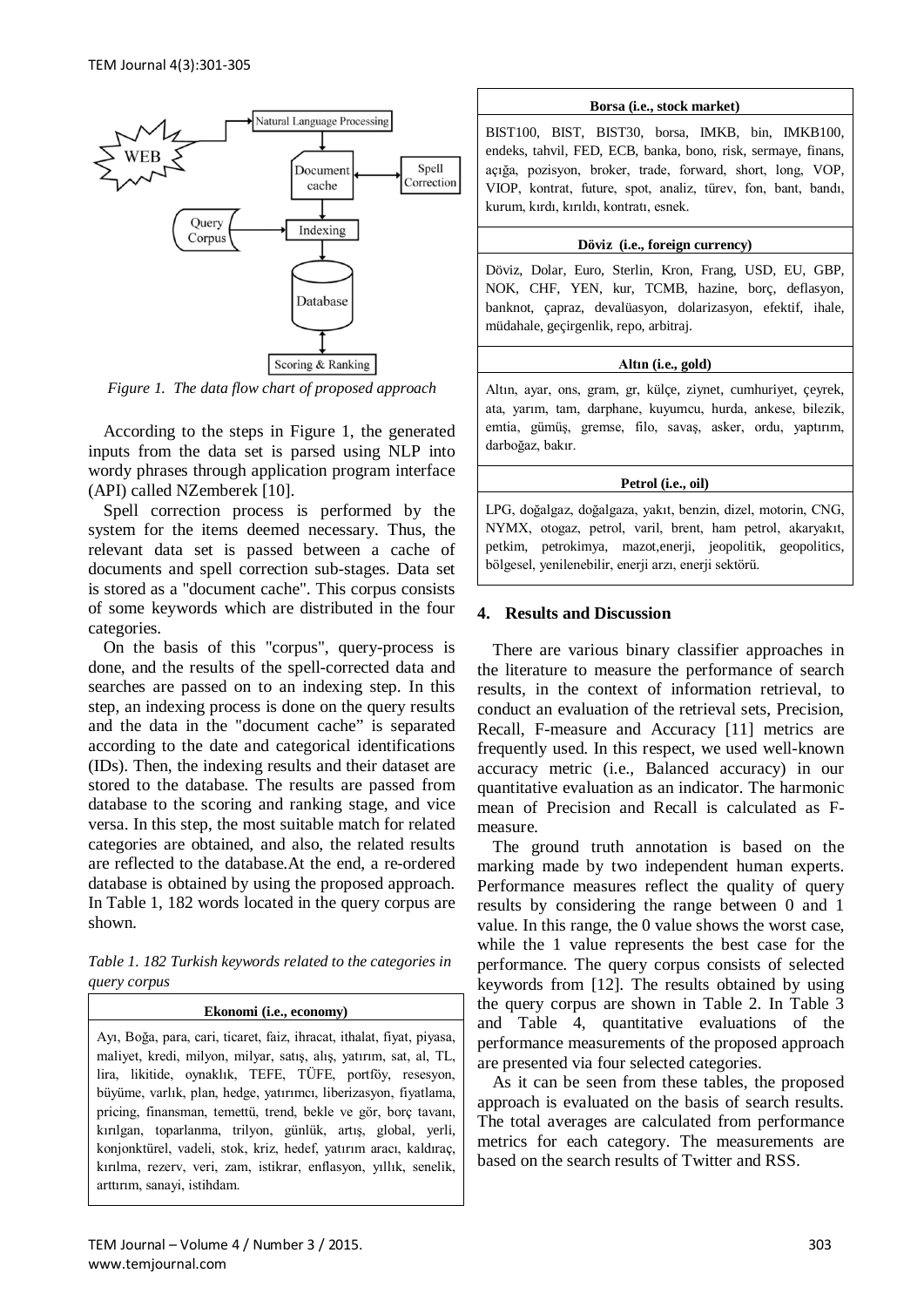| <b>Categories</b> | <b>RSS</b> | Percentage | <b>Twitter</b> | Percentage |
|-------------------|------------|------------|----------------|------------|
| <b>Borsa</b>      | 35         | 41.17%     | 20             | 23.52%     |
| Döviz             | 22.        | 25.88%     | 10             | 11.76%     |
| Altın             | 17         | 20.00%     |                | 10.58%     |
| Petrol            |            | $0.0\%$    |                | 4.70%      |
| Ekonomi           | 11         | 12.94%     | 42             | 49.41%     |

*Table 2.Statistical assessment of query result (N=85)*

*Table 3.Quantitative evaluation based on Precision and Recall metrics*

| <b>Metrics</b> | <b>Precision</b> |         | <b>Mean</b> | Recall     |         | Mean |
|----------------|------------------|---------|-------------|------------|---------|------|
| Category       | <b>RSS</b>       | Twitter |             | <b>RSS</b> | Twitter |      |
| <b>Borsa</b>   | 0.76             | 0.28    | 0.52        | 1.00       | 1.00    | 1.00 |
| Döviz          | 0.81             | 0.90    | 0.85        | 0.69       | 0.75    | 0.72 |
| Altın          | 0.5              | 1.00    | 0.75        | 0.5        | 0.62    | 0.56 |
| Petrol         | 0.0              | 0.75    | 0.37        | 0.0        | 0.75    | 0.37 |
| Average        | 0.62             |         |             | 0.66       |         |      |

*Table 4.Quantitative evaluation based on F-measure and Balanced accuracy metrics.*

| <b>Metrics</b> | <b>F-measure</b> |         | Mean | <b>Balanced</b> |         |             |
|----------------|------------------|---------|------|-----------------|---------|-------------|
|                |                  |         |      | accuracy        |         | <b>Mean</b> |
| Category       | <b>RSS</b>       | Twitter |      | <b>RSS</b>      | Twitter |             |
| <b>Borsa</b>   | 0.86             | 0.44    | 0.65 | 0.79            | 0.94    | 0.86        |
| <b>Döviz</b>   | 0.75             | 0.81    | 0.78 | 0.68            | 0.81    | 0.74        |
| Altın          | 0.5              | 0.76    | 0.63 | 0.63            | 0.75    | 0.69        |
| Petrol         | 0.0              | 0.75    | 0.37 | 0.45            | 0.73    | 0.59        |
| Average        | 0.60             |         |      |                 | 0.72    |             |

According to the comparison based on the metrics, the best values of Precision and F-measure where obtained in "döviz" category (i.e., its mean Precision value is 0.85, and its mean F-measure value is 0.78), the best values of Recall and Balanced accuracy where obtained in "borsa" category (i.e., its mean recall value is 1.00, and its mean balanced accuracy value is 0.86), respectively. Related categories are generated by taking financial professionals' weekly columns of RSS feeds. In the scope of our study, there is not any match for "petrol" category on the query corpus which is generated by considering 16 months period of RSS feeds.

Consequently, the proposed approach implemented via software tool cannot identify the financial situation of "petrol" category. The main reason is that the underlying algorithm is not able to classify the "petrol" category from fetched RSS feeds, as well. When same query corpus and professionals are considered in our experiments, the algorithm is able to classify other categories more accurately due to more frequent matches.

In the light of the performance results, one can probably conclude that there are differences among the Web 2.0 technologies (i.e., RSS and Twitter) used to gather data based on the opinions of financial market professionals. In addition, the interaction between these technologies and performance result of each category is also important. The F-measure is a measure of a test's accuracy, which can be interpreted as a weighted average of Precision and Recall. Therefore, this metric can be used as a good indicator of above mentioned interactions in our study. As a statistical viewpoint on the results, by using two-way analysis of variance, the main effects and interactions of the factors (i.e., RSS or Twitter) are shown in Figure 2 and 3.

When the lines denoting group (i.e., RSS or Twitter) in a two factor interaction plot means do not move parallel to one another, it is likely that there is an interaction between given factors in the plot. Otherwise, it suggests that there is fixed difference between given groups at all levels of the other factor, which means that there is no interaction between these factors. In Figure 2, mean of values show the total order of overall results based on each category's F-measure value. The trends of each category based on relevant Web 2.0 technology (i.e., RSS or Twitter as a factor) and an interaction between these two factors are clearly seen in Figure 3.





*Figure 3.The interaction of metrics.*

304 TEM Journal – Volume 4 / Number 3 / 2015. www.temjournal.com